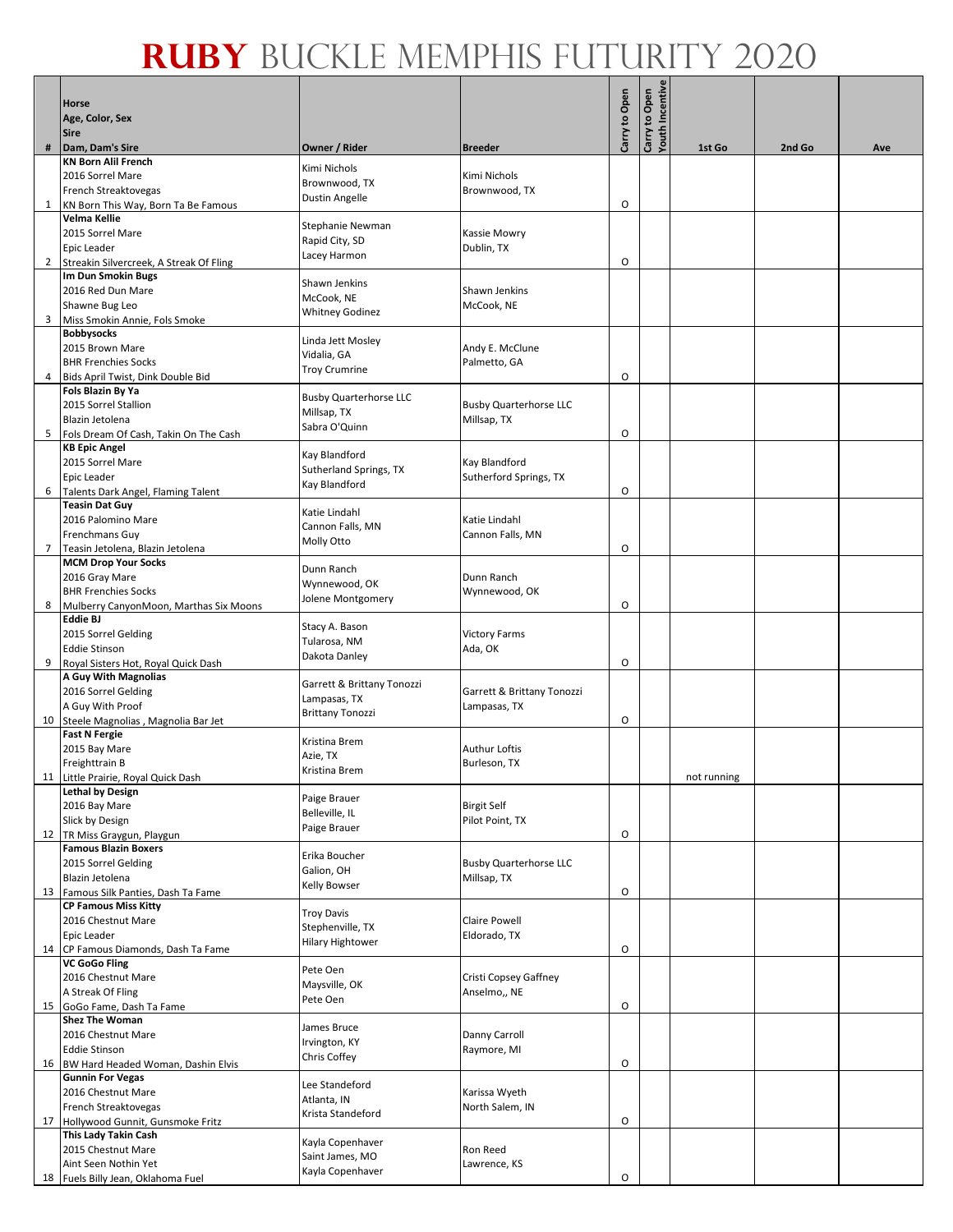|    | Horse<br>Age, Color, Sex                                           |                                        |                                             | Carry to Open | Carry to Open<br>Youth Incentive |             |        |     |
|----|--------------------------------------------------------------------|----------------------------------------|---------------------------------------------|---------------|----------------------------------|-------------|--------|-----|
|    | <b>Sire</b>                                                        |                                        |                                             |               |                                  |             |        |     |
| #  | Dam, Dam's Sire<br>JJ Carrizzo Fire Bug                            | Owner / Rider                          | <b>Breeder</b>                              |               |                                  | 1st Go      | 2nd Go | Ave |
|    | 2016 Chestnut Gelding                                              | <b>Dorminy Plantation</b>              | Sandra Fulghum                              |               |                                  |             |        |     |
|    | Carrizzo                                                           | Fitzgerald, GA<br>Roger Odom           | Lavonia, GA                                 |               |                                  |             |        |     |
|    | 19 Admire My Fire, Turn N Fire                                     |                                        |                                             | O             |                                  |             |        |     |
|    | <b>Epic Hangover</b>                                               | Todd Holder                            |                                             |               |                                  |             |        |     |
|    | 2016 Chestnut Mare<br>Epic Leader                                  | Sparta, KY                             | <b>Todd Holder</b><br>Sparta, Ky            |               |                                  |             |        |     |
|    | 20 Bloodymaryinatincan, Dash Ta Fame                               | Todd Holder                            |                                             | O             |                                  |             |        |     |
|    | <b>Peaks and Valleys</b>                                           | Jaime Barrow                           |                                             |               |                                  |             |        |     |
|    | 2015 Gray Mare                                                     | Snyder, TX                             | <b>Byron Forehand</b>                       |               |                                  |             |        |     |
|    | Firewater Canyon                                                   | Tara Lee Woodall                       | Green Cove Springs, FL                      | $\circ$       |                                  |             |        |     |
|    | 21 Go On Luck, Krimps Elmer<br><b>She Pays The Piper</b>           |                                        |                                             |               |                                  |             |        |     |
|    | 2015 Sorrel Mare                                                   | Thomas & Lainee Sampson                | Lainee Sampson                              |               |                                  |             |        |     |
|    | Irish Pay                                                          | Interior, SD<br>Lainee Sampson         | Interior, SD                                |               |                                  |             |        |     |
|    | 22 NF French Kizz, French                                          |                                        |                                             | O             |                                  |             |        |     |
|    | <b>French Ta Vegas</b><br>2016 Sorrel Gelding                      | Louis Paradis                          | LP Martineau Centaur                        |               |                                  |             |        |     |
|    | French Streaktovegas                                               | Thetford Mines, QC                     | Chambly, QC                                 |               |                                  |             |        |     |
| 23 | Keen On Kash, Dash For Cash                                        | Louis Paradis                          |                                             | $\circ$       |                                  |             |        |     |
|    | <b>Pressure Of A Storm</b>                                         | Shannon Jackson                        |                                             |               |                                  |             |        |     |
|    | 2016 Sorrel Mare                                                   | Scottsboro, AL                         | Martha Jean Reeves<br>Weatherford, TX       |               |                                  |             |        |     |
|    | No Pressure On Me<br>24 Whippersnappersnorty, Snorty Lena          | Abbey Jo Kilgore                       |                                             | 0             |                                  |             |        |     |
|    | <b>KN Snap Back</b>                                                |                                        |                                             |               |                                  |             |        |     |
|    | 2016 Sorrel Mare                                                   | Julien Veilleux<br>St-Alfred, QC       | Nichols Stephen/ Kimi Nichols               |               |                                  |             |        |     |
|    | <b>Eddie Stinson</b>                                               | Caroline Boucher                       | Brownwood, TX                               |               |                                  |             |        |     |
| 25 | KN Hankes Design Dila, Designer Red<br><b>Sipping On Firewater</b> |                                        |                                             | $\circ$       |                                  |             |        |     |
|    | 2015 Sorrel Mare                                                   | Tiffani Sonnier                        | Nickelbar Ranch LLC                         |               |                                  |             |        |     |
|    | Shawne Bug Leo                                                     | Boling, TX                             | San Angelo, tX                              |               |                                  |             |        |     |
|    | 26 Firewater Squaw, Firewater Flit                                 | Tiffani Sonnier                        |                                             | O             |                                  |             |        |     |
|    | <b>Runaway Fury</b>                                                | Jason & Leslie Willis                  |                                             |               |                                  |             |        |     |
|    | 2015 Sorrel Gelding<br>Furyofthewind                               | Chester, SC                            | Racin RNS<br>Wapanucka, OK                  |               |                                  |             |        |     |
|    | 27 Runaway Mad, Runaway Colors                                     | Leslie Willis                          |                                             | O             |                                  |             |        |     |
|    | <b>RV Two Dash Ta Vegas</b>                                        | Anita Ellis                            |                                             |               |                                  |             |        |     |
|    | 2016 Sorrel Gelding                                                | Blackfoot, ID                          | Randy & Vauna Walker                        |               |                                  |             |        |     |
|    | French Streaktovegas<br>28 Two Dash To Fame, Dash Ta Fame          | Anita Ellis                            | Pingree, ID                                 | O             |                                  |             |        |     |
|    | <b>Mr Cool Eddie</b>                                               |                                        |                                             |               |                                  |             |        |     |
|    | 2015 Sorrel Gelding                                                | <b>Rick Mckinney</b><br>Carbondale, IL | <b>Rick Mckinney</b>                        |               |                                  |             |        |     |
|    | <b>Eddie Stinson</b>                                               | Dusty Pike                             | Carbondale, IL                              |               |                                  |             |        |     |
| 29 | Driftin Cool, Driftinwinner<br><b>KB Blazin Sunns</b>              |                                        |                                             | O             |                                  |             |        |     |
|    | 2015 Gelding                                                       | Kelly Mathews                          | <b>Kelly Mattews</b>                        |               |                                  |             |        |     |
|    | Blazin Jet Olena                                                   | <b>Holley MI</b><br>Shane Yoder        | Holly, OK                                   |               |                                  |             |        |     |
| 30 | Carlys got a plan, Calcur                                          |                                        |                                             | O             |                                  | not running |        |     |
|    | <b>KN Fabulous Boot</b><br>2015 Gray Mare                          | Kenny Nichols & Dale Barren            | Kenny Nichols & Dale Barren                 |               |                                  |             |        |     |
|    | Epic Leader                                                        | Nowata, OK                             | Nowater, OK                                 |               |                                  |             |        |     |
| 31 | KN Fabs Gift of Fame, Frenchman's Fabulous                         | Ivy Saebens                            |                                             | O             |                                  |             |        |     |
|    | <b>Cains Mary Etta</b>                                             | James David and Renee Cain             |                                             |               |                                  |             |        |     |
|    | 2016 Bay Mare<br>JB Proud N Famous                                 | Dry Creek, LA                          | James David and Renee Cain<br>Dry Creek, LA |               |                                  |             |        |     |
| 32 | NF Guys Tarita, Frenchmans Guy                                     | Dustin Angelle                         |                                             | O             |                                  |             |        |     |
|    | <b>Heza Fiery Fling</b>                                            | Delancey Enterprises, LLC              |                                             |               |                                  |             |        |     |
|    | 2015 Bay Roan Stallion                                             | Cheyenne, WY                           | <b>Ashley Hambrick</b>                      |               |                                  |             |        |     |
|    | A Streak Of Fling                                                  | Christine DeRenzo                      | Webster Springs, WV                         |               |                                  |             |        |     |
|    | 33 Sheza Firen Bully, Bully Bullion<br>Aintseennaughtyyet          |                                        |                                             | O             |                                  |             |        |     |
|    | 2016 Bay Gelding                                                   | Slash S Ranch<br>Belcher, LA           | Jim & Darlene Pollard                       |               |                                  |             |        |     |
|    | Aint Seen Nothin Yet                                               | Kyndal Schley                          | Rush Springs, OK                            |               |                                  |             |        |     |
|    | 34 Miss Pecos Brown, My Leroy Brown<br><b>Chularitas Fling</b>     |                                        |                                             | O             |                                  |             |        |     |
|    | 2015 Bay Roan Gelding                                              | Amanda & Paul Eaves                    | Utah State University                       |               |                                  |             |        |     |
|    | A Streak Of Fling                                                  | Millsap, TX                            | Logan, UT                                   |               |                                  |             |        |     |
| 35 | Chularita Hickory, Bingo Hickory                                   | Amanda Eaves                           |                                             | O             |                                  |             |        |     |
|    | <b>Blazinredrhinestones</b>                                        | Linda Jett Mosley & Marti Garrett      |                                             |               |                                  |             |        |     |
|    | 2015 Sorrel Mare<br>Blazin Jetolena                                | Vidalia, GA                            | Dale E. Reed<br>Powathan, OA                |               |                                  |             |        |     |
|    | 36 Dyna Rae Honor, Jet of Honor                                    | <b>Troy Crumrine</b>                   |                                             | O             |                                  |             |        |     |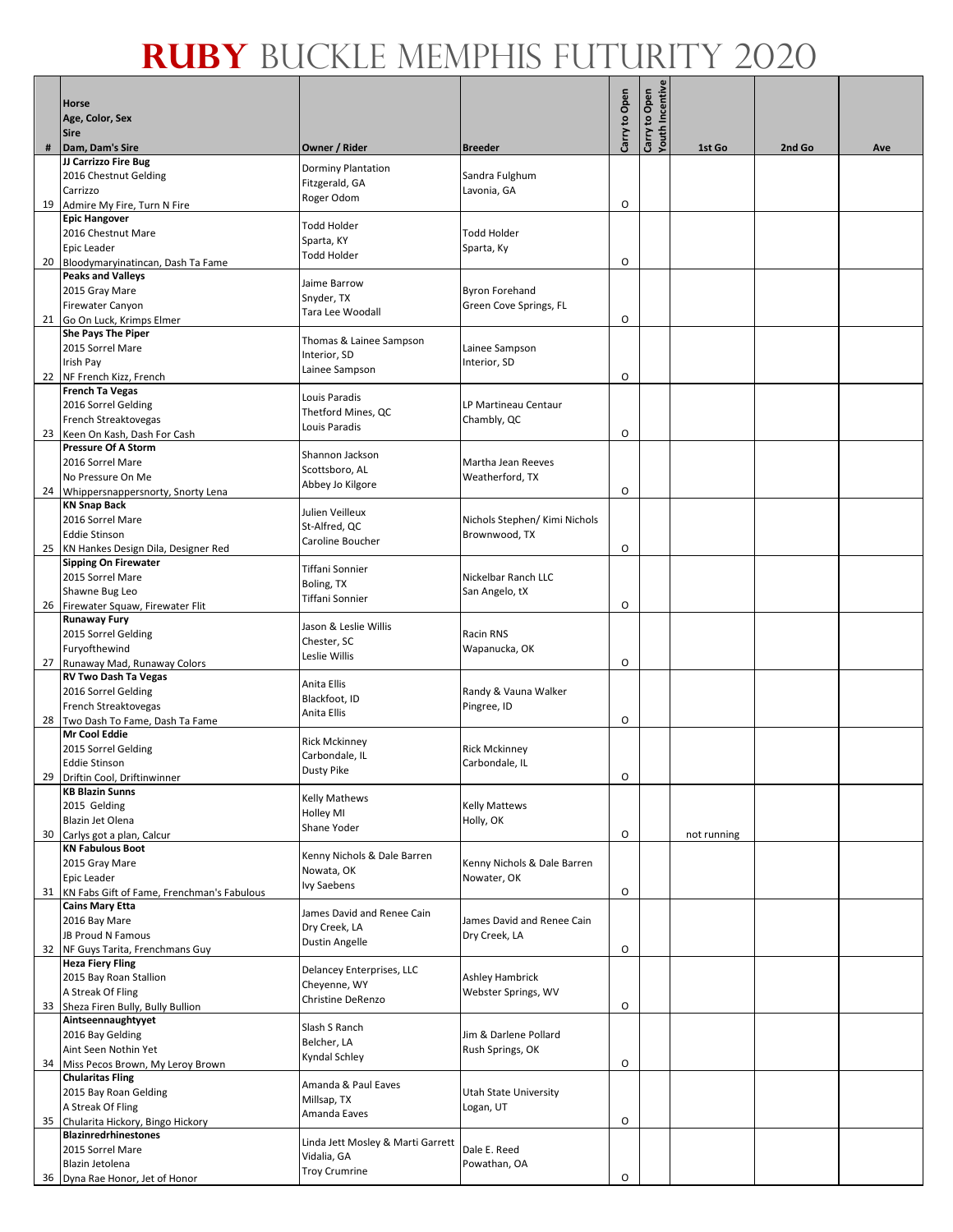|    | <b>Horse</b><br>Age, Color, Sex<br><b>Sire</b>                      |                                     |                                  | Carry to Open | Carry to Open<br>Youth Incentive |        |        |     |
|----|---------------------------------------------------------------------|-------------------------------------|----------------------------------|---------------|----------------------------------|--------|--------|-----|
| #  | Dam, Dam's Sire                                                     | Owner / Rider                       | <b>Breeder</b>                   |               |                                  | 1st Go | 2nd Go | Ave |
|    | <b>Magie Trixx</b>                                                  | Jennifer Bergmann                   |                                  |               |                                  |        |        |     |
|    | 2015 Red Roan Mare                                                  | Ft Davis, TX                        | Erin Chrisman                    |               |                                  |        |        |     |
|    | A Streak Of Fling                                                   | Logan Whiteman                      | Kaplan, LA                       | O             |                                  |        |        |     |
|    | 37 Fames Magic, Dash Ta Fame<br>Liquidcourage 72                    |                                     |                                  |               |                                  |        |        |     |
|    | 2016 Red Roan Stallion                                              | Liquidcourage 72 Partners           | <b>Wave Farms</b>                |               |                                  |        |        |     |
|    | <b>Bet Hesa Cat</b>                                                 | Millsap, TX<br>Dena Kirkpatrick     | Millsap, TX                      |               |                                  |        |        |     |
|    | 38 Eutaw, Ocean Runaway                                             |                                     |                                  | O             |                                  |        |        |     |
|    | Leadthewaytovegas                                                   | Randy & Sherell Davis               |                                  |               |                                  |        |        |     |
|    | 2015 Sorrel Gelding<br>French Streaktovegas                         | Blanchard, OK                       | <b>Sherri Cass</b><br>Pierre, SD |               |                                  |        |        |     |
|    | 39 CD Special, Special Leader                                       | <b>Sherell Davis</b>                |                                  |               |                                  |        |        |     |
|    | <b>Seven S Cowgirlsrock</b>                                         | Karin Nielsen                       |                                  |               |                                  |        |        |     |
|    | 2015 Sorrel Mare                                                    | Cherokee, KS                        | <b>Stuart Ranch</b>              |               |                                  |        |        |     |
|    | Rockin W.                                                           | <b>Camrin Sellers</b>               | Waurika, OK                      |               |                                  |        |        |     |
| 40 | Seven S Docs Cowgirl, Genuine Doc<br><b>Streakin French Biankus</b> |                                     |                                  |               |                                  |        |        |     |
|    | 2016 Mare                                                           | Double Nickel Ranch                 | Suzanne Moran                    |               |                                  |        |        |     |
|    | A Streak Of Fling                                                   | Shepherd, TX<br>Kasey Moran         | Shepherd, TX                     |               |                                  |        |        |     |
|    | 41 Biankus French Shasta, Captain Biankus                           |                                     |                                  | O             |                                  |        |        |     |
|    | <b>Pressured By Destiny</b><br>2016 Brown Mare                      | Ryann Pedone                        | Janey S Stovay                   |               |                                  |        |        |     |
|    | No Pressure on Me                                                   | Sunset, TX                          | Springtown, TX                   |               |                                  |        |        |     |
|    | 42 Destinys Child, Dash for Destiny                                 | Ryann Pedone                        |                                  | O             |                                  |        |        |     |
|    | <b>Designed To Gab</b>                                              | Lee Pedone                          |                                  |               |                                  |        |        |     |
|    | 2016 Black Mare                                                     | Sunset, TX                          | Kathy Donegan                    |               |                                  |        |        |     |
| 43 | Slick By Design                                                     | Ryann Pedone                        | Bluff Dale, TX                   | $\circ$       |                                  |        |        |     |
|    | BA Tee It Up Ta Fame, Dash Ta Fame<br><b>French Streakin Slew</b>   |                                     |                                  |               |                                  |        |        |     |
|    | 2016 Sorrel Gelding                                                 | Donna Workman                       | Donna Workman                    |               |                                  |        |        |     |
|    | French Streaktovegas                                                | Katy, TX<br>Ashley Schafer          | Katy, TX                         |               |                                  |        |        |     |
|    | 44 After School Lou, Louisiana Swamp                                |                                     |                                  | O             |                                  |        |        |     |
|    | Sinaloa Stinson                                                     | Tricia Aldridge                     |                                  |               |                                  |        |        |     |
|    | 2016 Bay Gelding<br><b>Eddie Stinson</b>                            | Sanger, TX                          | <b>Victory Farms</b><br>Ada, OK  |               |                                  |        |        |     |
|    | 45 Momaimacominhome, Corona Cartel                                  | Tricia Aldridge                     |                                  | O             |                                  |        |        |     |
|    | <b>Hold My Vodka</b>                                                | Luann Johnson                       |                                  |               |                                  |        |        |     |
|    | 2016 Sorrel Gelding                                                 | Dublin, TX                          | <b>Withney Godinez</b>           |               |                                  |        |        |     |
|    | Triple Vodka<br>46 Fire Flits and Rockets, Firewater Flit           | <b>Whitney Godinez</b>              | Dublin, TX                       | O             |                                  |        |        |     |
|    | <b>Toast Your Socks Off</b>                                         |                                     |                                  |               |                                  |        |        |     |
|    | 2016 Sorrel Mare                                                    | Tesha Fredericks<br>Weatherford, TX | Lyndsey Myers                    |               |                                  |        |        |     |
|    | <b>BHR Frenchies Socks</b>                                          | Molli Montgomery                    | Tolar, TX                        |               |                                  |        |        |     |
|    | 47   Toast Your Bug, Raise Your Glass                               |                                     |                                  | O             |                                  |        |        |     |
|    | French Wasabi<br>2015 Sorrel Geldiing                               | Jennifer McGraw                     | Kim Landry                       |               |                                  |        |        |     |
|    | <b>BHR Frenchies Socks</b>                                          | Ocala, FL                           | Starke, FL                       |               |                                  |        |        |     |
|    | 48 Bells Contender, Title Contender                                 | <b>Rylee Elliott</b>                |                                  | O             |                                  |        |        |     |
|    | <b>Jet N For Karats</b>                                             | <b>Busby Quarterhorse LLC</b>       |                                  |               |                                  |        |        |     |
|    | 2015 Chestnut Gelding                                               | Millsap, TX                         | <b>Busby Quarterhorse LLC</b>    |               |                                  |        |        |     |
| 49 | Blazin Jetolena<br>Cadillacs N Karats, Whose Dat Bunny              | Sabra O'Quinn                       | Millsap, TX                      | $\circ$       |                                  |        |        |     |
|    | Uknowmydaddyisslick                                                 |                                     |                                  |               |                                  |        |        |     |
|    | 2015 Bay Gelding                                                    | Julee Daulton<br>Jamestown, ND      | <b>Terry Vogel</b>               |               |                                  |        |        |     |
|    | Slick By Design                                                     | Molly Otto                          | Gainsville, TX                   |               |                                  |        |        |     |
| 50 | Firey Contender, Title Contender<br><b>KN Shesa Epic Girl</b>       |                                     |                                  | O             |                                  |        |        |     |
|    | 2016 Sorrel Mare                                                    | Kimi Nichols                        | Kimi Nichols                     |               |                                  |        |        |     |
|    | <b>Epic Leader</b>                                                  | Brownwood, TX                       | Brownwood, TX                    |               |                                  |        |        |     |
|    | 51 KN Shesa Regulargirl, Nothin But Cash                            | Kay Blandford                       |                                  | O             |                                  |        |        |     |
|    | <b>MR Repete Pete</b>                                               | MR Performance Hoses                |                                  |               |                                  |        |        |     |
|    | 2016 Sorrel Gelding<br>French Streaktovegas                         | Bellville, TX                       | Jayme Robison<br>Bellville, TX   |               |                                  |        |        |     |
|    | 52 Repete Fame, Dash ta Fame                                        | Jodee Miller                        |                                  | O             |                                  |        |        |     |
|    | <b>BR Cake by the Ocean</b>                                         | Garland Ray Baker                   |                                  |               |                                  |        |        |     |
|    | 2016 Mare                                                           | Russellville, AR                    | Garland Ray Baker                |               |                                  |        |        |     |
|    | A Streak Of Fling                                                   | Craig Brooks                        | Russellville, AR                 |               |                                  |        |        |     |
|    | 53 Rods Last Ladybug,<br><b>Famous Sierra</b>                       |                                     |                                  | O             |                                  |        |        |     |
|    | 2015 Brown Stallion                                                 | Jolene Montgomery                   | Jud Little Ranch                 |               |                                  |        |        |     |
|    | JL Dash Ta Heaven                                                   | Purdon, TX<br>Jolene Montgomery     | Ardmore, OK                      |               |                                  |        |        |     |
|    | 54 Sierras Cashin In, Cash Not Credit                               |                                     |                                  | $\circ$       |                                  |        |        |     |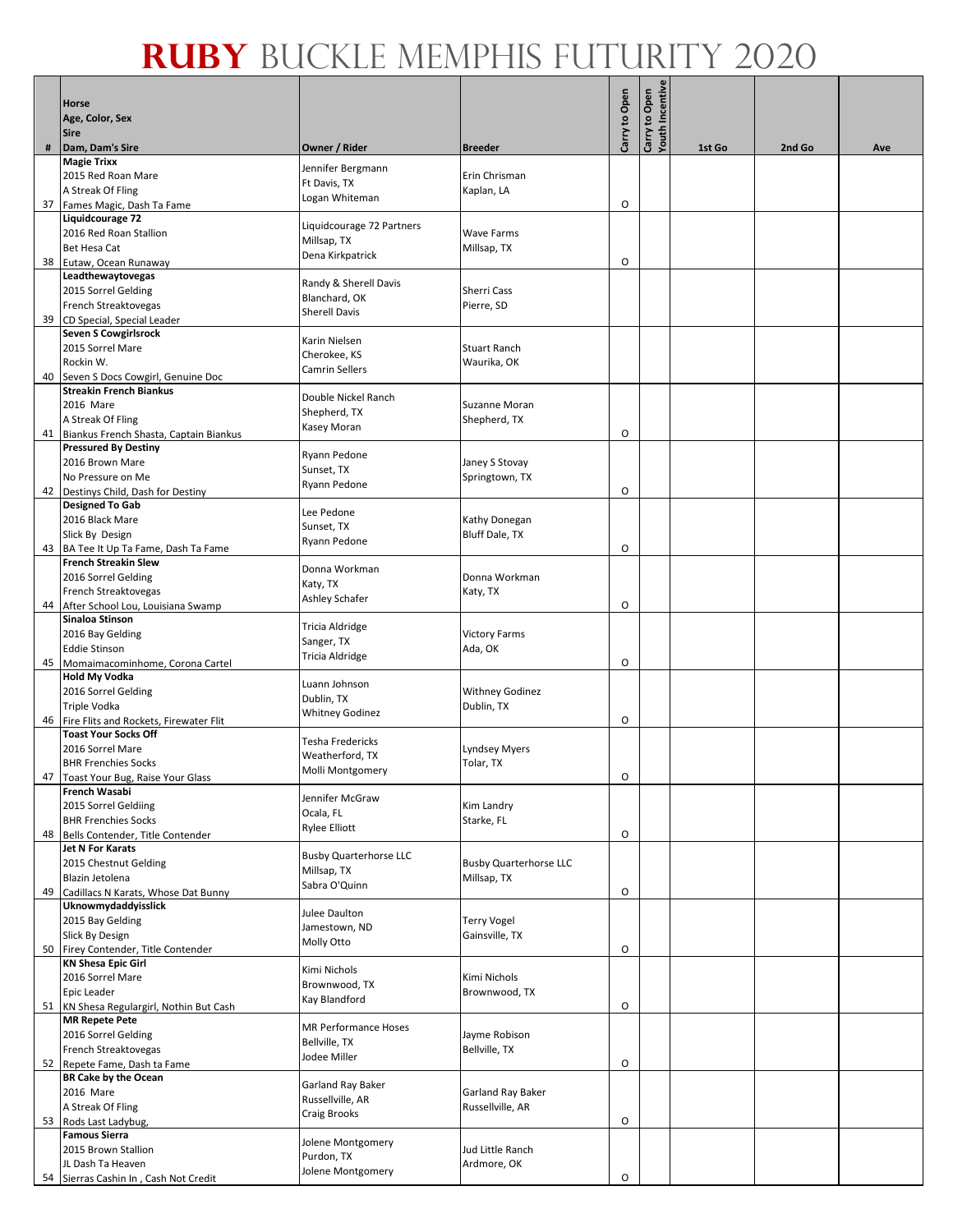|    | Horse                                                              |                                                 |                                    | Carry to Open | Carry to Open<br>Youth Incentive |             |        |     |
|----|--------------------------------------------------------------------|-------------------------------------------------|------------------------------------|---------------|----------------------------------|-------------|--------|-----|
|    | Age, Color, Sex<br><b>Sire</b>                                     |                                                 |                                    |               |                                  |             |        |     |
| #  | Dam, Dam's Sire                                                    | Owner / Rider                                   | <b>Breeder</b>                     |               |                                  | 1st Go      | 2nd Go | Ave |
|    | <b>Assuredly Slick</b>                                             | Kim Squires                                     |                                    |               |                                  |             |        |     |
|    | 2016 Sorrel Gelding<br><b>Slick By Design</b>                      | Carnegie, OK                                    | <b>Kim Squires</b><br>Carnegie, OK |               |                                  |             |        |     |
| 55 | Nothing Assured, Honors A Bounding                                 | Ceri Ward                                       |                                    | O             |                                  |             |        |     |
|    | <b>Easy On The Vodka</b><br>2016 Sorrel Gelding                    | Malissa Blackmon                                | Kimberly Blackmon                  |               |                                  |             |        |     |
|    | Triple Vodka                                                       | Odessa, TX                                      | Ganado, TX                         |               |                                  |             |        |     |
|    | 56 B Striking, Trux Boy                                            | Lorissa Jo Merritt                              |                                    | O             |                                  |             |        |     |
|    | <b>SBW Copy Cat</b><br>2016 Sorrel Gelding                         | Stephanie Wheeler                               | Stephanie Wheeler                  |               |                                  |             |        |     |
|    | Blazin Jetolena                                                    | Hattiesburg, MS                                 | Hatiresburg, MS                    |               |                                  |             |        |     |
|    | 57 SX Dr. Peacharita, Dr. Nick Bar                                 | <b>Brian Wheeler</b>                            |                                    | O             |                                  |             |        |     |
|    | <b>Magnolia Moonshine</b><br>2016 Chestnut Mare                    | Bobbi Heller                                    | <b>Brittany Tonozzi</b>            |               |                                  |             |        |     |
|    | A Guy With Proof                                                   | Victoria, TX                                    | Lampasas, TX                       |               |                                  |             |        |     |
| 58 | Willaw Wisp Moon, Runnerelse                                       | <b>Brittany Tonozzi</b>                         |                                    | O             |                                  |             |        |     |
|    | <b>TY Dancinintheblaze</b><br>2016 Sorrel Mare                     | Bob & Tracy Haberlandt                          | Tara Young                         |               |                                  |             |        |     |
|    | Balazin Jetolena                                                   | Okeechobee, FL                                  | Monterey, TN                       |               |                                  |             |        |     |
|    | 59 Magic In The Dance, Ronas Ryon                                  | Kristin Hanchey                                 |                                    | O             |                                  |             |        |     |
|    | <b>VF Cream Rises</b><br>2016 Sorrel Mare                          | Ademir Jose Rorato                              | <b>Victory Farms</b>               |               |                                  |             |        |     |
|    | <b>Eddie Stinson</b>                                               | Lexington, OK                                   | Ada, OK                            |               |                                  |             |        |     |
| 60 | Curiocity Corners, Silver Lucky Buck<br><b>UX Check Jess Or No</b> | Kelsey Treharne                                 |                                    | $\circ$       |                                  |             |        |     |
|    | 2016 Palomino Gelding                                              | Kaley Wilkerson                                 | Marlin & Jinx Maude                |               |                                  |             |        |     |
|    | French Streakin Jess                                               | Montgomery City, MO<br>Kaley Wilkerson          | Hermosa, SD                        |               |                                  |             |        |     |
| 61 | UX Frenchmans Kimmie, Frenchmans Guy                               |                                                 |                                    | O             |                                  |             |        |     |
|    | <b>Famous Lemon Drop</b><br>2016 Palomino Mare                     | Dunn Ranch                                      | Shannon Akerstorm                  |               |                                  |             |        |     |
|    | First Down French                                                  | Wynnewood, OK<br>Dacota Monk                    | Potter Valley, CA                  |               |                                  |             |        |     |
|    | 62 A Famous Lady, Dash Ta Fame                                     |                                                 |                                    | O             |                                  | not running |        |     |
|    | <b>Kvs One Slick Jet</b><br>2016 Red Dun Gelding                   | Kurt V0nn Stone                                 | Kurt Vann Stone                    |               |                                  |             |        |     |
|    | Slick by Design                                                    | Lebanon, TN<br>Sierra Waldrep                   | Lebanon, TN                        |               |                                  |             |        |     |
|    | 63 SCF Daisy Duke, Special Defenition<br><b>KN Czar Episode</b>    |                                                 |                                    | O             |                                  |             |        |     |
|    | 2016 Chestnut Mare                                                 | Kimi Nichols                                    | Kimi Nichols                       |               |                                  |             |        |     |
|    | <b>KN Famous Czar</b>                                              | Brownwood, TX<br><b>Dustin Angelle</b>          | Brownwood, TX                      |               |                                  |             |        |     |
|    | 64 MCM Tres Episode, Tres Seis<br><b>Blazin Boss</b>               |                                                 |                                    | O             |                                  |             |        |     |
|    | 2016 Sorrel Stallion                                               | Hayle Gibson                                    | Amy Williams                       |               |                                  |             |        |     |
|    | Blazin Jetolena                                                    | Redcrest, CA<br><b>Troy Crumrine</b>            | Sandia, TX                         |               |                                  |             |        |     |
| 65 | Famous Moonlight, Dash Ta Fame<br><b>Mary Jane Slick</b>           |                                                 |                                    | O             |                                  |             |        |     |
|    | 2016 Black Mare                                                    | Danielle Harrop<br>Swanton, OH                  | Danielle Harrop                    |               |                                  |             |        |     |
|    | Slick By Design                                                    | Kelly Bowser                                    | Swanton, OH                        |               |                                  |             |        |     |
| 66 | Cash N Charm, Cash N Balance<br><b>TC My Kind Guy</b>              |                                                 |                                    | O             |                                  |             |        |     |
|    | 2016 Chestnut Gelding                                              | London Gorham<br>Marengo, OH                    | Tommy F. Williams                  |               |                                  |             |        |     |
| 67 | <b>BHR Frenchies Socks</b><br>KT Saucey Leader, Confederate Leader | Will Lear                                       | Big Spring, TX                     | O             |                                  |             |        |     |
|    | <b>Me Flingin Diamonds</b>                                         |                                                 |                                    |               |                                  |             |        |     |
|    | 2016 Buckskin Mare                                                 | Limitless Performance Horses, LLC<br>Dublin, TX | Cami Morgan                        |               |                                  |             |        |     |
| 68 | A Streak Of Fling<br>Sister Golden Bug, Runaway Bug                | <b>Billie Ann Harmon</b>                        | Westville, FL                      | O             |                                  |             |        |     |
|    | <b>Straight Up Smooth</b>                                          |                                                 |                                    |               |                                  |             |        |     |
|    | 2015 Buckskin Mare                                                 | Kristine & Josh Jacobsen<br>Weatherford, TX     | Mike Oden Cattle Co.               |               |                                  |             |        |     |
| 69 | A Smooth Guy<br>UP Straight, Lean With Me                          | Alexi Schaapveld                                | Williams, AZ                       | O             |                                  |             |        |     |
|    | <b>French Streaktovegas</b>                                        | Denis Robert                                    |                                    |               |                                  |             |        |     |
|    | 2016 Bay Roan Stallion                                             | St Pie De Bagot, QC                             | Jon Adams                          |               |                                  |             |        |     |
|    | <b>French Streaking</b><br>70 VF Ima Famous Lady, DTF              | Caroline Boucher                                | Pryor, OK                          | O             |                                  |             |        |     |
|    | <b>Dancin Streak</b>                                               | Mandi Jo Fox                                    |                                    |               |                                  |             |        |     |
|    | 2015 Sorrel Gelding                                                | Hempstead, TX                                   | Julie Wetering                     |               |                                  |             |        |     |
|    | A Streak Of Fling<br>71 French Dana Girl, Frenchmans Guy           | Mandi Jo Fox                                    | Parker, SD                         | O             |                                  |             |        |     |
|    | So Ima Slick Guy                                                   | Suzanne Moran                                   |                                    |               |                                  |             |        |     |
|    | 2016 Gelding<br>Slick By Design                                    | Shepherd, TX                                    | Suzanne Moran<br>Shepherd, TX      |               |                                  |             |        |     |
|    | 72 Special French Girl, Frenchmans Guy                             | <b>Troy Crumrine</b>                            |                                    | O             |                                  |             |        |     |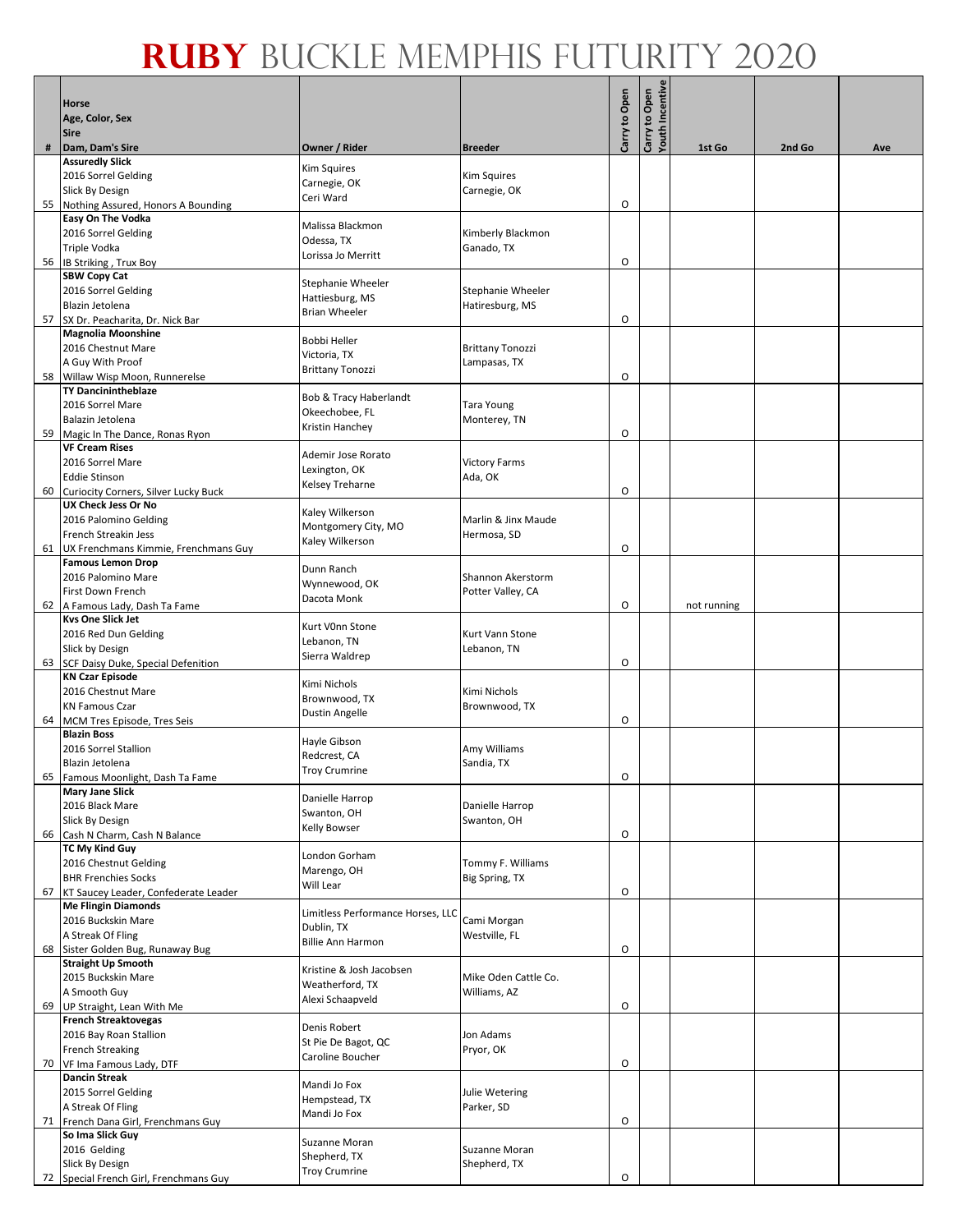|    | Horse                                                              |                                      |                                              | Carry to Open | Carry to Open<br>Youth Incentive |             |        |     |
|----|--------------------------------------------------------------------|--------------------------------------|----------------------------------------------|---------------|----------------------------------|-------------|--------|-----|
|    | Age, Color, Sex<br><b>Sire</b>                                     |                                      |                                              |               |                                  |             |        |     |
| #  | Dam, Dam's Sire                                                    | Owner / Rider                        | <b>Breeder</b>                               |               |                                  | 1st Go      | 2nd Go | Ave |
|    | <b>Fast N Frosty Fling</b>                                         | Coy & Maesa Kummer                   |                                              |               |                                  |             |        |     |
|    | 2015 Bay Roan Mare<br>A Streak Of Fling                            | Briggsdale, CO                       | Monica McClung<br>May, OK                    |               |                                  |             |        |     |
|    | 73 Bugs With Frosting, Dash Ta Fame                                | Maesa Kummer                         |                                              | O             |                                  |             |        |     |
|    | <b>Missin No Sixes</b>                                             | Ashley Weldon                        |                                              |               |                                  |             |        |     |
|    | 2016 Gray Gelding<br><b>Sixes Liaison</b>                          | Waynetown, IN                        | <b>Gary Hess</b><br>North East, Pennsylvania |               |                                  |             |        |     |
|    | 74 La Futura Miss, Feature Mr. Jess                                | Ashley Weldon                        |                                              | O             |                                  |             |        |     |
|    | <b>SRD Angels Fury</b><br>2015 Gray Gelding                        | <b>Aubrey Sprouse</b>                | Sheila Dorgan                                |               |                                  |             |        |     |
|    | Furyofthewind                                                      | Lilbourn, MO                         | Wayne, OK                                    |               |                                  |             |        |     |
|    | 75 Unlikely Angel, Beat The Feet                                   | <b>Dusty Gilder</b>                  |                                              | 0             |                                  |             |        |     |
|    | <b>Trump This Jet</b><br>2016 Sorrel Mare                          | <b>Emily Efurd</b>                   | <b>Busby Quarterhorse LLC</b>                |               |                                  |             |        |     |
|    | Blazin Jetolena                                                    | Clements, MD                         | Millsap, TX                                  |               |                                  |             |        |     |
|    | 76 GL Famous First Lady, Dash Ta Fame                              | <b>Brandon Cullins</b>               |                                              | O             |                                  | not running |        |     |
|    | <b>Aint God Good</b><br>2016 Bay Roa Mare                          | Sharon Bryant                        | Sharon Bryant                                |               |                                  |             |        |     |
|    | A Streak Of Fling                                                  | Appomattox, VA                       | Appomattox, VA                               |               |                                  |             |        |     |
|    | 77 Lady La Dash, Dash Ta Fame                                      | Cody Bauserman                       |                                              | O             |                                  |             |        |     |
|    | <b>Slicks Famous Design</b><br>2016 Black Mare                     | Jana Bean                            | Jana Bean                                    |               |                                  |             |        |     |
|    | Slick By Design                                                    | Fort Hancock, TX                     | Fort Hancock, TX                             |               |                                  |             |        |     |
|    | 78 Dasharuth, Dash Ta Fame                                         | Jana Bean                            |                                              | O             |                                  |             |        |     |
|    | Dial A Blazin Bunny<br>2016 Brown Gelding                          | Julia Clark                          | Julia Clark                                  |               |                                  |             |        |     |
|    | Blazin Jetolena                                                    | Rolling Fork, MS                     | Rolling Fork, MS                             |               |                                  |             |        |     |
| 79 | Bullys Dialed In, Bully Bullion                                    | Maggie Carter                        |                                              | $\circ$       |                                  |             |        |     |
|    | <b>King Tyrone</b><br>2015 Sorrel Stallion                         | Riverview Quarter Horses LLC         | Jessica Worley                               |               |                                  |             |        |     |
|    | Blazin Jetolena                                                    | Little River, SC                     | Little River, SC                             |               |                                  |             |        |     |
| 80 | From The Money Red, On The Money Red                               | Nicole Love                          |                                              | O             |                                  |             |        |     |
|    | <b>Dashin French Socks</b><br>2016 Mare                            | Suade Furr                           | Michelle Blanchet                            |               |                                  |             |        |     |
|    | <b>BHR Frenchies Socks</b>                                         | Boerne, TX                           | Rosedale, LA                                 |               |                                  |             |        |     |
|    | 81 Jess Dashin For Cash, Visionarian                               | Suade Furr                           |                                              | O             |                                  |             |        |     |
|    | <b>Knock Ya Socks Off</b><br>2016 Bay Gelding                      | Stephanie Newman                     | <b>Lyndsey Myers</b>                         |               |                                  |             |        |     |
|    | <b>BHR Frenchies Socks</b>                                         | Rapid City, SD                       | Tolar, TX                                    |               |                                  |             |        |     |
|    | 82 Special Dream Dash, Dash For Perks                              | Stephanie Newman                     |                                              | O             |                                  |             |        |     |
|    | <b>Design To Flash</b><br>2016 Bay Gelding                         | Pattie Marshall                      | Pattie Marshall                              |               |                                  |             |        |     |
|    | Slick By Design                                                    | Plainwell, MI                        | Plainwell, MI                                |               |                                  |             |        |     |
|    | 83 Flashy Ms Ease, First To Flash                                  | Kaily Scoy                           |                                              | O             |                                  |             |        |     |
|    | <b>Ritzy Ivory</b><br>2016 Bay Mare                                | Sarah Sweringen                      | Zory Kuzyk                                   |               |                                  |             |        |     |
|    | Ivory James                                                        | Ormond Beach, FL<br>Jamie Hawkins    | Lancaster, CA                                |               |                                  |             |        |     |
| 84 | Gentle Autumn Rain, First Down Dash                                |                                      |                                              | O             |                                  |             |        |     |
|    | <b>TR DesignerWildChild</b><br>2015 Bay Mare                       | Kevin & Trish Charleston             | Tana Renick                                  |               |                                  |             |        |     |
|    | Slick By Design                                                    | Reeds, MO<br>Emma Charleston         | Kingston, OK                                 |               |                                  |             |        |     |
| 85 | XV Wild Child, Whos Salty Dog<br><b>KN First Slick Chick</b>       |                                      |                                              | O             |                                  |             |        |     |
|    | 2016 Palomino Mare                                                 | Tricia Aldridge                      | Kimi Nichols                                 |               |                                  |             |        |     |
|    | Slick By Design                                                    | Sanger, TX<br>Tricia Aldridge        | Brownwood, TX                                |               |                                  |             |        |     |
| 86 | Vanishing Frenchgirl, Frenchmans Guy<br>High Road Ta Fame *        |                                      |                                              | O             |                                  |             |        |     |
|    | 2015 Brown Stallion                                                | Chuck & Mary Crago                   | Chuck & Mary Crago                           |               |                                  |             |        |     |
|    | Dash Ta Fame                                                       | Belle Fourche, SD<br>Jade Crago      | Belle Fourche, SD                            |               |                                  |             |        |     |
| 87 | CM Bubblin Dynamite, CM Dynamite Frost<br><b>First Famous Chic</b> |                                      |                                              | O             |                                  |             |        |     |
|    | 2016 Gray Mare                                                     | Tesha Fredericks                     | Jennifer Ruzsa                               |               |                                  |             |        |     |
|    | Epic Leader                                                        | Weatherford, TX<br>Molli Montgomery  | Shelby, SD                                   |               |                                  |             |        |     |
|    | 88 Imarealtreasure, Dash Ta Fame<br><b>Winners Form</b>            |                                      |                                              | O             |                                  |             |        |     |
|    | 2015 Sorrel Gelding                                                | Ray & Susan Siggins                  | Chad Richard                                 |               |                                  |             |        |     |
|    | <b>Winners Version</b>                                             | Coolings, AZ<br><b>Susan Siggins</b> | Roosevelt, UT                                |               |                                  |             |        |     |
| 89 | Annies Form, Rare Form<br><b>Shesa Crowd Pleaser</b>               |                                      |                                              |               |                                  |             |        |     |
|    | 2016 Sorrel Mare                                                   | Priscilla Heyward<br>Prosperity, SC  | Frank Moore Jr                               |               |                                  |             |        |     |
|    | Carrizzo                                                           | Priscilla Heyward                    | Pendleton, SC                                |               |                                  |             |        |     |
| 90 | Gracies Little Jewel, Streakin Jewel                               |                                      |                                              | O             |                                  |             |        |     |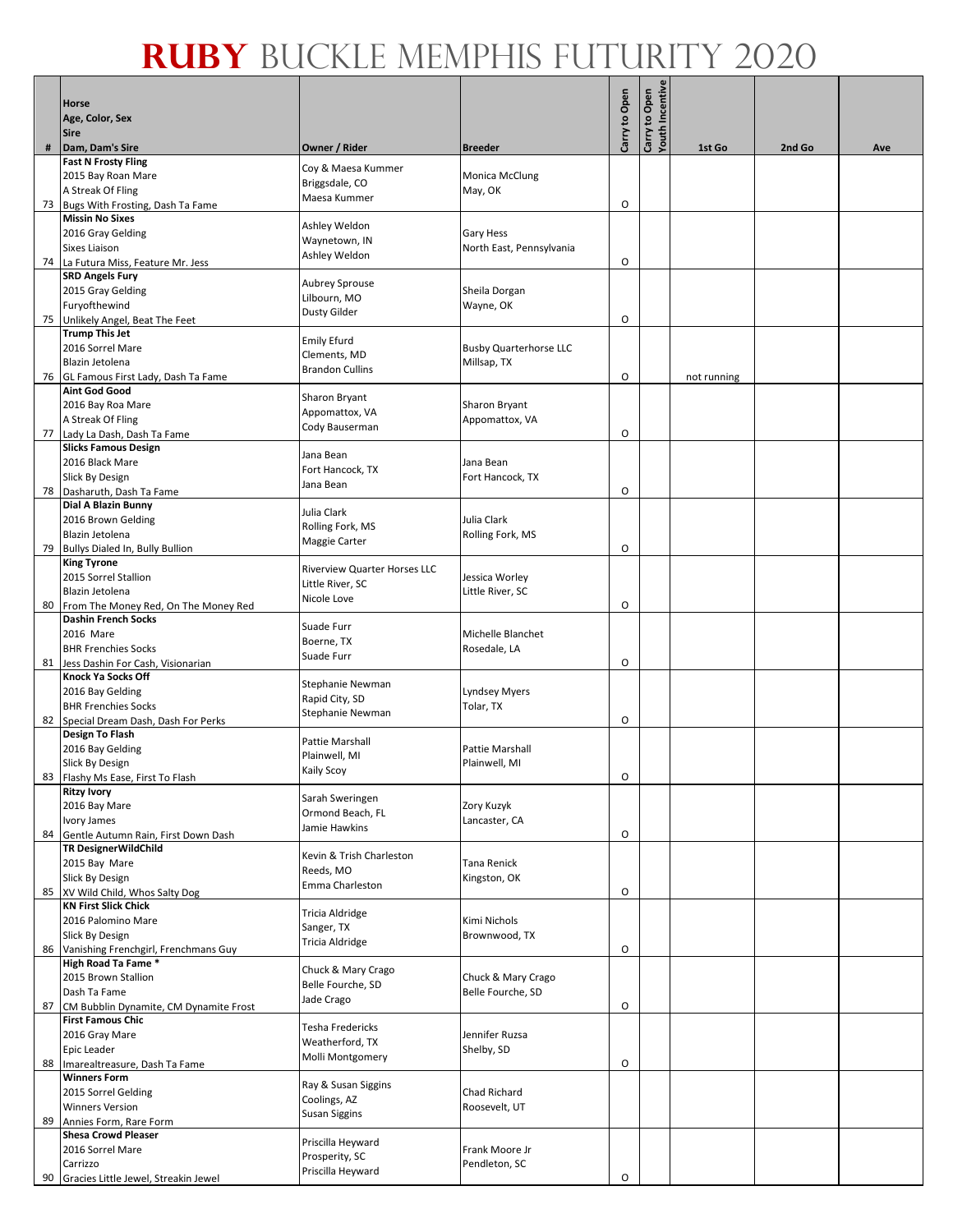|    | Horse<br>Age, Color, Sex<br><b>Sire</b>                               |                                       |                                   | Carry to Open | Carry to Open<br>Youth Incentive |        |        |     |
|----|-----------------------------------------------------------------------|---------------------------------------|-----------------------------------|---------------|----------------------------------|--------|--------|-----|
|    | Dam, Dam's Sire                                                       | Owner / Rider                         | <b>Breeder</b>                    |               |                                  | 1st Go | 2nd Go | Ave |
|    | Red Ryon Red Ryon                                                     | Kathy Donegan                         |                                   |               |                                  |        |        |     |
|    | 2016 Gelding                                                          | Bluff Dale, TX                        | Kathy Donegan                     |               |                                  |        |        |     |
| 91 | The Red Dasher<br>Miss Firewater Ryon, Fire Water Flit                | Lacey Harmon                          | <b>Bluff Dale, TX</b>             |               |                                  |        |        |     |
|    | <b>Slick Just Got Real</b>                                            |                                       |                                   |               |                                  |        |        |     |
|    | 2016 Gray Gelding                                                     | <b>Brandi Geiger</b><br>Williston, FL | Sondra Lea Heine                  |               |                                  |        |        |     |
|    | Slick By Design                                                       | Rylee Elliott-Howell                  | Campbell, TX                      |               |                                  |        |        |     |
|    | 92 Lavish Eyes, Mr Eye Opener                                         |                                       |                                   | O             |                                  |        |        |     |
|    | <b>KN Jet Fast Czar</b>                                               | Jill Desouge                          |                                   |               |                                  |        |        |     |
|    | 2016 Bay Gelding<br><b>KN Famous Czar</b>                             | Tickfaw, LA                           | Kimi Ann Nichols<br>Brownwood, TX |               |                                  |        |        |     |
|    | 93 VF Im Jet Fast, Designer Red                                       | <b>Dustin Angelle</b>                 |                                   | O             |                                  |        |        |     |
|    | <b>MR Vegas Fame</b>                                                  | <b>MR Performance</b>                 |                                   |               |                                  |        |        |     |
|    | 2016 Mare                                                             | Bellville, TX                         | <b>MR</b> Performance             |               |                                  |        |        |     |
|    | French Streaktovegas                                                  | Jodee Miller                          | Bellville, TX                     |               |                                  |        |        |     |
| 94 | JL Sweet Fame, Dash ta Fame                                           |                                       |                                   | O             |                                  |        |        |     |
|    | <b>Sexy Lil Fritz</b><br>2015 Bay Mare                                | Kevin & Summer Kosel                  | Ron Reed                          |               |                                  |        |        |     |
|    | Aint Seen Nothin Yet                                                  | Glenham, SD                           | Lawrence, KS                      |               |                                  |        |        |     |
| 95 | Dallas Fritz Finale, Dallas Fritz                                     | Summer Kosel                          |                                   | O             |                                  |        |        |     |
|    | Shesadesignerteddy                                                    | Emma Abbott                           |                                   |               |                                  |        |        |     |
|    | 2015 Bay Mare                                                         | Bluff Dale, TX                        | Savannah Reeves                   |               |                                  |        |        |     |
|    | Slick By Design                                                       | Emma Abbott                           | Cross Plains, TX                  |               |                                  |        |        |     |
| 96 | Shes Free To Flame, Flaming Fire Water<br><b>SizzlinPressure OnMe</b> |                                       |                                   | $\circ$       |                                  |        |        |     |
|    | 2016 Sorrel Gelding                                                   | Trey Honeyutt & Amber Hall            | Trey Honeycutt & Amber Hall       |               |                                  |        |        |     |
|    | No Pressure On Me                                                     | Lancastar, SC                         | Lancaster, SC                     |               |                                  |        |        |     |
| 97 | Sweet Sizzlin Chick, SC Chiseled In Stone                             | Craig Brooks                          |                                   | O             |                                  |        |        |     |
|    | <b>Crewszin</b>                                                       | <b>Edwin Cameron and Tiany</b>        |                                   |               |                                  |        |        |     |
|    | 2015 Bay Gelding                                                      | Schuster                              | Julie K. Crews                    |               |                                  |        |        |     |
|    | <b>Tres Seis</b>                                                      | Krum, TX                              | Rising Star, TX                   | O             |                                  |        |        |     |
| 98 | Ohmigosh, Shazoom<br><b>SBW Repeat</b>                                | <b>Troy Crumrine</b>                  |                                   |               |                                  |        |        |     |
|    | 2016 Sorrel Gelding                                                   | Stephanie Wheeler                     | Stephanie Wheeler                 |               |                                  |        |        |     |
|    | Blazin Jetolena                                                       | Hattiesburg, MS                       | Hatiresburg, MS                   |               |                                  |        |        |     |
|    | 99 SX Dr. Peacharita, Dr. Nick Bar                                    | <b>Brian Wheeler</b>                  |                                   | O             |                                  |        |        |     |
|    | <b>Dynamos Wonder RRR</b>                                             | Kayla Coker                           |                                   |               |                                  |        |        |     |
|    | 2015 Palomino Mare                                                    | Greenville, AL                        | Sammy Gilbreath                   |               |                                  |        |        |     |
|    | Dashin Dynamo<br>100 Drifting Wonder RRR, CMG Wonder Smoke            | Kayla Coker                           | Florence, AL                      | O             |                                  |        |        |     |
|    | <b>BND NormasFrenchPrize</b>                                          |                                       |                                   |               |                                  |        |        |     |
|    | 2015 Palomino Mare                                                    | Sean Stepanoff                        | Sean Stepanoff                    |               |                                  |        |        |     |
|    | <b>Frenchmans Guy</b>                                                 | Keenesburg, CO<br>Peyton Stepanoff    | Keenesburg, CO                    |               |                                  |        |        |     |
|    | 101 Prime Prize, Hawkinson                                            |                                       |                                   | O             |                                  |        |        |     |
|    | <b>Sissys Slick Design</b><br>2015 Bay Stallion                       | Southern Rose Ranch                   | Southern Rose Ranch               |               |                                  |        |        |     |
|    | Slick By Design                                                       | Pelzer, SC                            | Pelzer, SC                        |               |                                  |        |        |     |
|    | 102 Sissys Little Corn, Packin Sixes                                  | Mike Green                            |                                   | O             |                                  |        |        |     |
|    | <b>Shez Got The Prize</b>                                             | Meredith & Clay Oliver                |                                   |               |                                  |        |        |     |
|    | 2016 Gray Mare                                                        | Jefferson, SC                         | Stanley Weetona                   |               |                                  |        |        |     |
|    | Hez Our Secret                                                        | Clay Oliver                           | Madill, OK                        |               |                                  |        |        |     |
|    | 103 First Prize Corona, Corona Cartel<br><b>Royal Slick Design</b>    |                                       |                                   | O             |                                  |        |        |     |
|    | 2015 Brown Gelding                                                    | Ally Hayes Lyshon                     | Dawn Perry                        |               |                                  |        |        |     |
|    | Slick By Design                                                       | Fort Pierce, FL                       | Longford, KS                      |               |                                  |        |        |     |
|    | 104 RS Bling Bling, Royal Shake Em                                    | Caryn Henry                           |                                   | O             |                                  |        |        |     |
|    | <b>Flingin Roses</b>                                                  | <b>Rosemary Harrison</b>              |                                   |               |                                  |        |        |     |
|    | 2016 Bay Roan Stallion                                                | Maysville, OK                         | <b>Bo Hill</b>                    |               |                                  |        |        |     |
|    | A Streak Of Fling<br>105 Dancing Rose Lady, Disco Jerry               | <b>Tyler Rivette</b>                  | Dodge City, KS                    | $\circ$       |                                  |        |        |     |
|    | TY Blazin To Win                                                      |                                       |                                   |               |                                  |        |        |     |
|    | 2016 Sorrel Mare                                                      | Bob & Tracy Haberlandt                | <b>Tara Young</b>                 |               |                                  |        |        |     |
|    | Balazin Jetolena                                                      | Okeechobee, FL<br>Kristin Hanchey     | Monterey, TN                      |               |                                  |        |        |     |
|    | 106 Sallyes Dash To Win, Dash For Perks                               |                                       |                                   | O             |                                  |        |        |     |
|    | Eye Want It All                                                       | Southwestern Farms                    |                                   |               |                                  |        |        |     |
|    | 2016 Sorrel Mare<br>No Pressure On Me                                 | Kirbyville, TX                        | Ryann Pedone<br>Sunset, TX        |               |                                  |        |        |     |
|    | 107 Cause For A Kiss, Cause Its Money                                 | Jolene Montgomery                     |                                   | O             |                                  |        |        |     |
|    | <b>WF Wahini Stinson</b>                                              |                                       |                                   |               |                                  |        |        |     |
|    | 2016 Sorrel Gelding                                                   | Morgan Nay<br>Madison, IN             | <b>Victory Farms</b>              |               |                                  |        |        |     |
|    | <b>Eddie Stinson</b>                                                  | Morgan Nay                            | Ada, OK                           |               |                                  |        |        |     |
|    | 108 Wahini Jet Bug, Ninnekah Bug                                      |                                       |                                   | O             |                                  |        |        |     |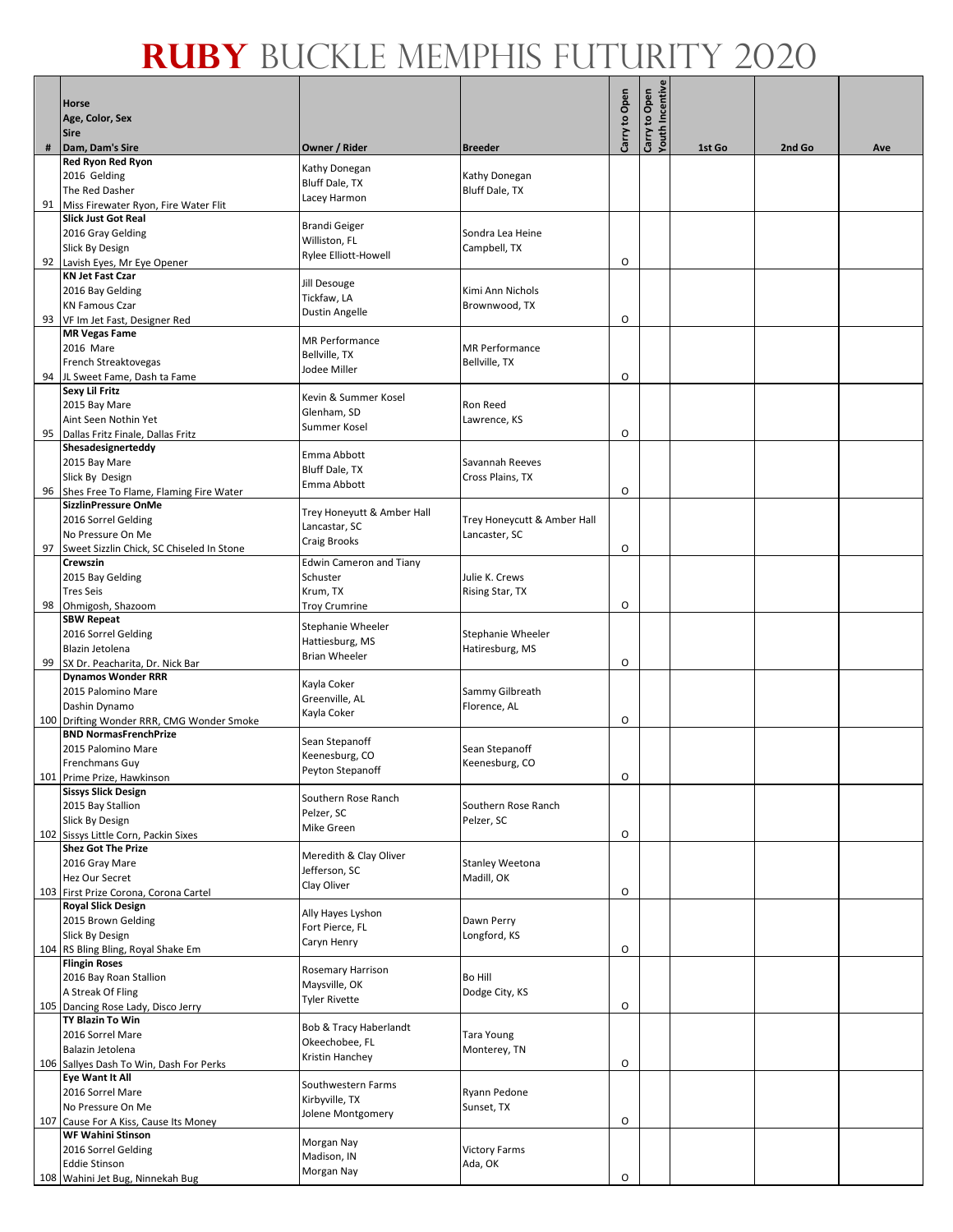|     | Horse                                                                    |                                          |                                          | Carry to Open | Carry to Open<br>Youth Incentive |             |        |     |
|-----|--------------------------------------------------------------------------|------------------------------------------|------------------------------------------|---------------|----------------------------------|-------------|--------|-----|
|     | Age, Color, Sex<br><b>Sire</b>                                           |                                          |                                          |               |                                  |             |        |     |
| #   | Dam, Dam's Sire                                                          | Owner / Rider                            | <b>Breeder</b>                           |               |                                  | 1st Go      | 2nd Go | Ave |
|     | <b>MJ Chrome Carrizzo Cash</b><br>2015 Sorrel Gelding                    | Hank & Jane Bruning                      | Jatt & Jacqueline Corido                 |               |                                  |             |        |     |
|     | Carrizzo                                                                 | Graham, FL<br>Jane Bruning               | Arcadia, FL                              |               |                                  |             |        |     |
|     | 109 MJ Firen For Cash, Jet Dash Easy Cash<br>A Signature Firewater       |                                          |                                          | O             |                                  | not running |        |     |
|     | 2015 Gray Gelding                                                        | <b>Whitney Bradford</b>                  | Tera Barks                               |               |                                  |             |        |     |
|     | <b>Firewater Canyon</b>                                                  | Kenett, MO<br><b>Whitney Bradford</b>    | Dexter, MO                               |               |                                  |             |        |     |
|     | 110 Sheza Fast Chaz, Heza Fast Man<br><b>RF Chrome In Black</b>          |                                          |                                          | O             |                                  |             |        |     |
|     | 2015 Black Mare                                                          | Ryan & Fonda Melby                       | Jane & Ryan Melby                        |               |                                  |             |        |     |
|     | Slick By Design                                                          | Backus, MN<br>Fonda Melby                | Backus, MN                               |               |                                  |             |        |     |
|     | 111 RC Back In Black, Ninety Nine Goldmine<br><b>Slick French Mimosa</b> |                                          |                                          | O             |                                  |             |        |     |
|     | 2016 Mare                                                                | Wendie Scheidle                          | Shannon Akerstorm                        |               |                                  |             |        |     |
|     | Slick By Design                                                          | French Village, MO<br>Wendie Scheidle    | Potter Valley, CA                        |               |                                  |             |        |     |
|     | 112 Native French Girl, Frenchmans Guy<br><b>RH Eyes Firen On Fame</b>   |                                          |                                          |               |                                  |             |        |     |
|     | 2016 Bay Mare                                                            | Ron Hesselgesser                         | Ron Hesselgesser                         |               |                                  |             |        |     |
|     | This Fame Is On Fire                                                     | New Castle, PA<br><b>Brandon Cullins</b> | New Castle, PA                           |               |                                  |             |        |     |
|     | 113 Velvet Stuff, Mystic Eye<br><b>Jets Top Gun</b>                      |                                          |                                          | O             |                                  |             |        |     |
|     | 2015 Sorrel Stallion                                                     | <b>Busby Quarterhorse LLC</b>            | <b>Busby Quarterhorse LLC</b>            |               |                                  |             |        |     |
|     | Blazin Jet Olena                                                         | Millsap, TX<br>Janna Brown               | Millsap, TX                              |               |                                  |             |        |     |
|     | 114 GL Famous First Lady, Dash Ta Fame<br><b>Nehi Socks</b>              |                                          |                                          | O             |                                  |             |        |     |
|     | 2016 Sorrel Gelding                                                      | Barbara Morgan                           | Donna Morgan Martin                      |               |                                  |             |        |     |
|     | <b>BHR Frenchies Socks</b>                                               | Atmore, AL<br>Cody Bauserman             | Atmore, AL                               |               |                                  |             |        |     |
|     | 115 BA Runner Ta Fame, Dash Ta Fame<br><b>Silked N Fame</b>              |                                          |                                          | $\circ$       |                                  |             |        |     |
|     | 2016 Palomino Gelding                                                    | Amanda Carnes                            | Amanda Carnes                            |               |                                  |             |        |     |
|     | This Fame Is On Fire                                                     | Wapakoneta, OH<br><b>Kelly Bowser</b>    | Wapakoneta, OH                           |               |                                  |             |        |     |
|     | 116 Smashed On A Blue Moon, Connies Smashed<br><b>Jets Rebel Yell</b>    |                                          |                                          | O             |                                  |             |        |     |
|     | 2016 Mare                                                                | Alissa Flores<br>Laredo, TX              | <b>Busby Quarterhorse</b>                |               |                                  |             |        |     |
|     | Blazin Jetolena                                                          | Suade Furr                               | Millsap, TX                              |               |                                  |             |        |     |
|     | 117 Rebs Little Fame, Dash Ta Fame<br>Famousinatinkybar                  |                                          |                                          | O             |                                  |             |        |     |
|     | 2016 Brown Mare                                                          | <b>Breck Bean</b><br>Fort Hancock, TX    | <b>Breck Bean</b>                        |               |                                  |             |        |     |
|     | Ur One Famous Rebel                                                      | Jana Bean                                | Fort Hancock, TX                         |               |                                  |             |        |     |
|     | 118 Bulletsinatinkybar, Lins First Bullet<br>JL Rocn By The River        |                                          |                                          |               |                                  | not running |        |     |
|     | 2016 Chestnut Mare                                                       | Heath Drinkard<br>Appomatlox, VA         | Jill Lane                                |               |                                  |             |        |     |
|     | JL Sirroco                                                               | Nicole Love                              | Benton, MT                               |               |                                  |             |        |     |
|     | 119 River Full of Cash, Miss N Cash<br>Al Cappone*                       |                                          |                                          |               |                                  |             |        |     |
|     | 2016 Sorrel Stallion                                                     | Nickelbar Ranch LLC<br>San Angelo, TX    | Thomas Ranch/ Harry Thomas               |               |                                  |             |        |     |
|     | Shawne Bug Leo<br>120 TR Double Cash, Texas High Dasher                  | <b>Dustin Angelle</b>                    | Harrold, SD                              | O             |                                  |             |        |     |
|     | <b>Tres Leche</b>                                                        | Marcie Laughrey                          |                                          |               |                                  |             |        |     |
|     | 2016 Brown Mare                                                          | Athens, TX                               | <b>Michael Partin</b>                    |               |                                  |             |        |     |
|     | <b>Tres Seis</b><br>121 Easy On Liberty, Shazoom                         | Maggie Carter                            | Montalba, TX                             | O             |                                  |             |        |     |
|     | <b>VR Bugsinthewind</b>                                                  | <b>Rylee Shields</b>                     |                                          |               |                                  |             |        |     |
|     | 2016                                                                     | Cochrane, AB CANADA                      |                                          |               |                                  |             |        |     |
| 122 | Furyofthewind<br>VR the Last Bug, Shawnee Bug                            | <b>Rylee Shields</b>                     |                                          | O             |                                  |             |        |     |
|     | Da Sani                                                                  | Mike Stephens                            |                                          |               |                                  |             |        |     |
|     | 2015 Sorrel Mare                                                         | Covington, LA                            | Chad Hart                                |               |                                  |             |        |     |
|     | Fire Water Canyon<br>123 Streakin Moonlight, Streakin Six                | Cambrie Delaune                          | Royston, GA                              | O             |                                  |             |        |     |
|     | <b>Inspect My Design</b>                                                 | Linda Jett Mosley & Marti Garrett        |                                          |               |                                  |             |        |     |
|     | 2015 Grullo Mare<br>Slick By Design                                      | Vidalia, GA                              | Shannon Ronda<br>Arcadia, FL             |               |                                  |             |        |     |
|     | 124 Spectrums Omega, Wonders Sprectrum                                   | Tricia Aldridge                          |                                          | O             |                                  |             |        |     |
|     | Pressure on A High                                                       | Jeannette Nelson                         |                                          |               |                                  |             |        |     |
|     | 2016 Sorrel Mare<br>No Pressure on Me                                    | Milledgeville, GA                        | Erika Ashley<br>Krum, TX                 |               |                                  |             |        |     |
| 125 | A Midnight High, All Night High                                          | Ryann Pedone                             |                                          | O             |                                  |             |        |     |
|     | TMFamesBlushNGoodbye                                                     | Tennie Hansen                            |                                          |               |                                  |             |        |     |
|     | 2015 Chestnut Mare<br>The Goodbye Lane                                   | Idaho Falls, ID                          | Jarrod & Josie Hales<br>Spanish Fork, UT |               |                                  |             |        |     |
|     | 126 Down Dashin Fame, Blushing Bug                                       | Desi Wheeler                             |                                          | O             |                                  |             |        |     |